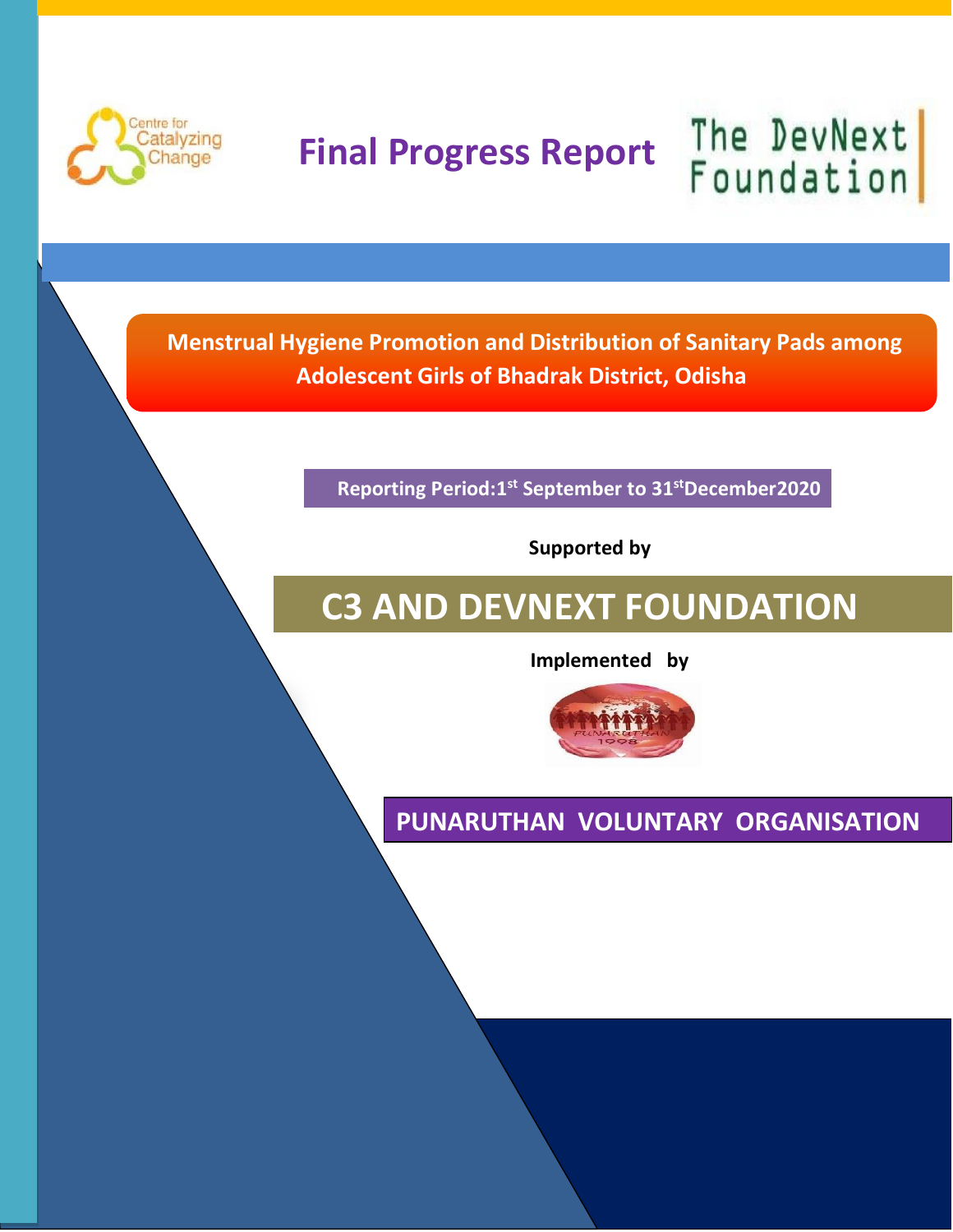# **Introduction**

Menstruation and menstrual practices face social, cultural, and religious restrictions which are a big barrier in the path of the menstrual hygiene management. In many parts of the country especially in rural areas, girls are not prepared and aware of menstruation so they face many difficulties and challenges at home, school, and workplaces. While reviewing the literature, we found that little inaccurate or incomplete knowledge about menstruation is a great hindrance in the path of the personal and menstrual hygiene management. Menstrual hygiene practices were affected by cultural norms, parental influence, personal preferences, economic status, and socio-economic pressure. In the crucial covid-19 pandemic time the adolescent's menstrual hygiene arises a great challenge to every adolescent girl in rural and marginalized communities. In India following a lockdown since March, a phenomenon of universal nature is how adolescent girls managed menstrual hygiene. The Govt. of Odisha has supplied a school-based sanitary pad to adolescent girls, the school is closing down due to ongoing lockdown. Many girls and their family female members have no access to sanitary pads due to the marginalized economy and less availability in nearby shops.

Punaruthan voluntary organization (PVO) strives to provide high-quality sanitary pads free of charge to adolescent girls in rural and marginalized communities of Chandabali and Basudevpur Block in Bhadrak district of Odisha with the support of C3 and Dev Next foundation in the month of September, October, November & December of 2020.

### **Objectives**

- To sensitize adolescent girls on menstruation as a biological process and importance of maintaining highest standard of menstrual hygiene practices.
- **Dispel myths and misconception associated with menstrual practices.**
- Enhance knowledge on taking care of food and nutrition during the adolescent period which is a phase of rapid bodily changes.
- To create an enabling environment at the community level for promotion of safe menstrual hygiene practices by involving AWWs, ASHA, ANMs, women SHG leaders, teachers and parents in the process.
- To **provide high-quality sanitary pads free of costs** to manage their menstrual period safely for the most vulnerable adolescents girls.
- Educate to a proper way of disposing of the sanitary pad at home or outside not as domestic wastes and not in public toilets.
- **E** Educate and make them aware about environmental pollution and health hazards associated with them.

### **Brief on the activities progress:**

**a. Line listing of adolescent girls:** A detailed list of adolescent girls from 60 most disadvantages villages situated in cost line of Bay Bengal of Chandabali and Basudevpur block of Bhadrak district was prepared. The dominant community living in these villages are fishing community with very poor economic conditions. A list of 1553 adolescent girls from Chandabali and 1462 adolescent girls from Basudevpur block was prepared was prepared for direct reach with sanitary pads and key information on menstrual hygiene.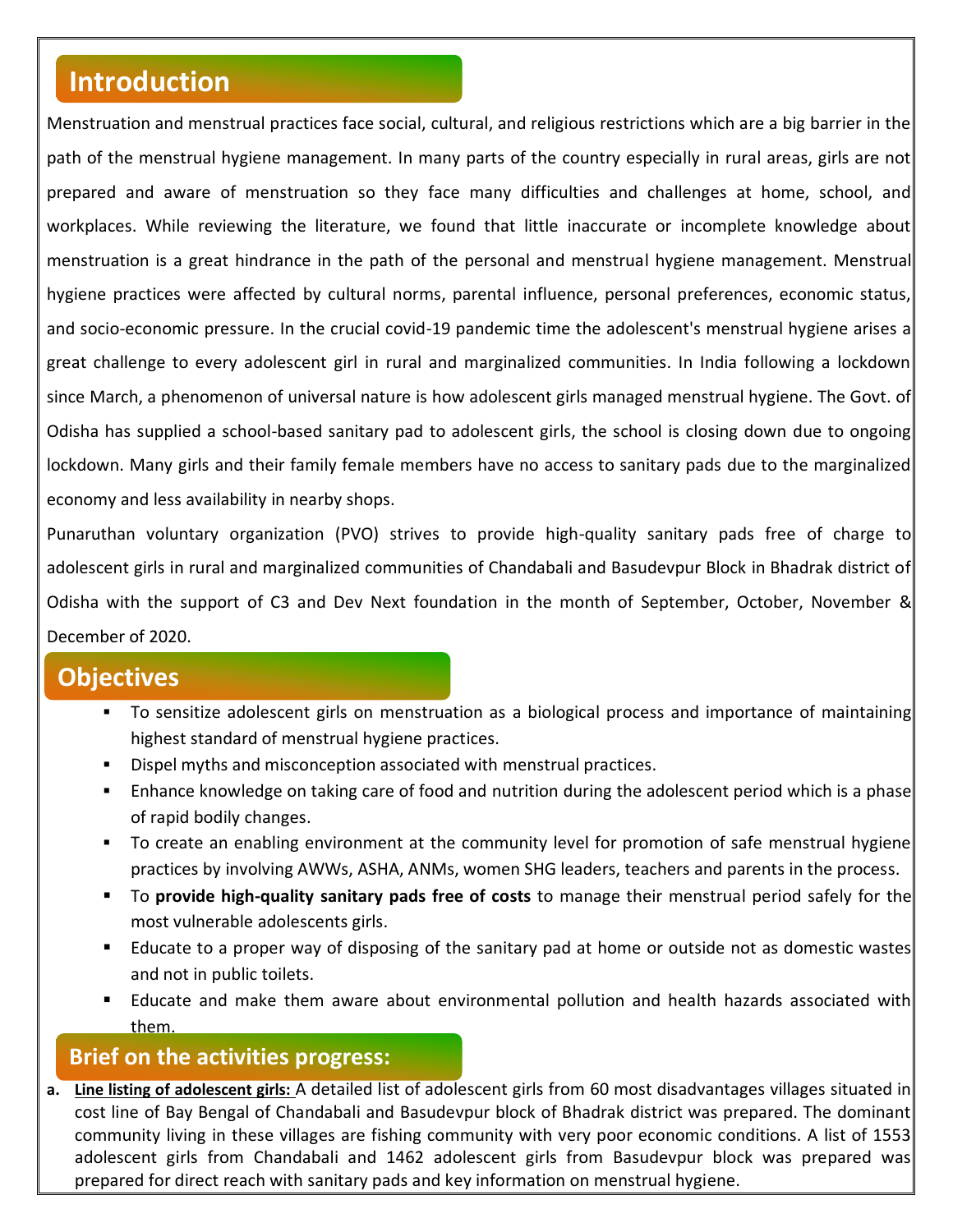#### **b. Rapid assessment of menstrual hygiene knowledge among adolescent girls:**

As part of the interventions, a rapid assessment of menstrual hygiene knowledge and access to sanitary pads in the Covid-19 pandemic situation was taken up. The findings of the assessment show that 90 percent adolescent girls cannot afford to buy sanitary pad from market, 5 percent know and practice safe menstrual hygiene, 60 percent said that sanitary pads is not available in nearby shops and 30 percent have no knowledge about Sanitary Pads.

- **c. Coordination with block level ICDS and Health Officials:** Block level officials including CDPO, Lady Supervisor, Medical Officer and Block Program Managers were consulted in finalizing list of villages for the program intervention, collecting data on the events like VHND and immunization days. These forums were utilized for distribution of the sanitary pads to adolescent girls and conducting education sessions on menstrual hygiene practices.
- **d. Procurement of high quality sanitary pads:** A local manufacturer of sanitary pad Dannia, AIPL was contacted for providing high quality sanitary pads with the specifications. The sanitary pad is a cotton fabric based which is highly comfortable to use.



#### **e. Distribution of Sanitary pad and health education of**

**adolescent girls on menstrual hygiene:**A total 180 groupmeetings were organized covering both Chandabali and Basudevpur block of Bhadrak district. 30 ASHA, 30 AWWs, 18 Women SHG Leaders and 55 PRI members are engaged in the program for supporting distribution of sanitary pads and conducting health education sessions on menstrual hygiene.

A total of 9273 adolescent girls reached under the menstrual hygiene promotion campaign organized in Chandabali and Basudevpur block of Bhadrak district from September to December 2020.

| <b>District</b> | <b>Block</b>       | Monthwise adolescent girls<br>covered |              |              |              |  |
|-----------------|--------------------|---------------------------------------|--------------|--------------|--------------|--|
|                 |                    | Sept.<br>2020                         | Oct.<br>2020 | Nov.<br>2020 | Dec.<br>2020 |  |
|                 | Bhadrak Chandabali | 1553                                  | 1553         | 1553         | 00           |  |
| <b>Bhadrak</b>  | <b>Basudevpur</b>  | 1462                                  | 1538         | 1538         | 76           |  |
|                 | Total              | 3015                                  | 3091         | 3091         | 76           |  |

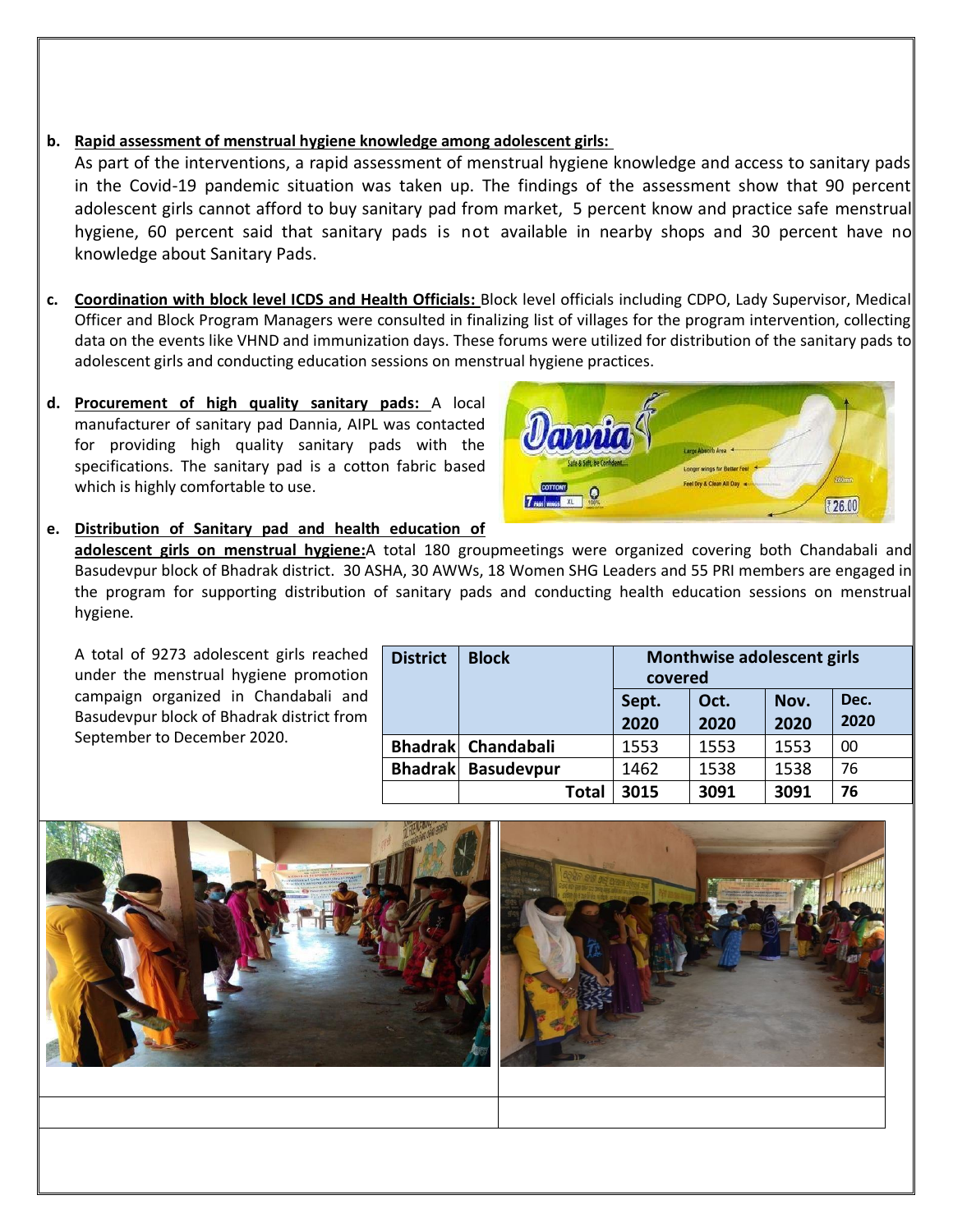## **Voices from Field**

1.After my early menstrual period, my mother advised me to use oldclothes to manage menstrual bleeding, which caused infection. Now I havegot knowledge to avoidold clothesandusesanitary padsto safely manage my cycle.

Diptimayi Das, Age- 14 Chatrapada

2.My family could not afford money for buying sanitary pad duetopoor financialconditionandlackofknowledgeregarding usage of sanitary padw. After attending the counseling and group meeting organized by PVO,I wuill be using sanitary pad and make my family aware to buy sanitary pads a essential commodity to remain healthy.

3. I belong to a middle class family. Due to socio-culture taboos and myths associated with use of sanitary pads I did not use Sanitary product for manage my monthly period . Now, I was acquired complete knowledge to ,manage menstrual hygiene and definitely going to have it.

4. I had no knowledge of what to do when the period begins. Now, health workers like ASHA gives messages on how to deal with it."When you wake up in the morning and realize that your monthly cycle has begun, take a shower and put on clean clothes and pad.

SwagatikaBarik,BadaItagothaAge-11

5.My family was unable to afford sanitary pad to manage my menstrual hygiene during Covid-19 pandemic situation. The PVO programme on distribution of sanitary pad helped me to manage my menstrual hygiene.

SonamaNayak,Banisahi,age-16









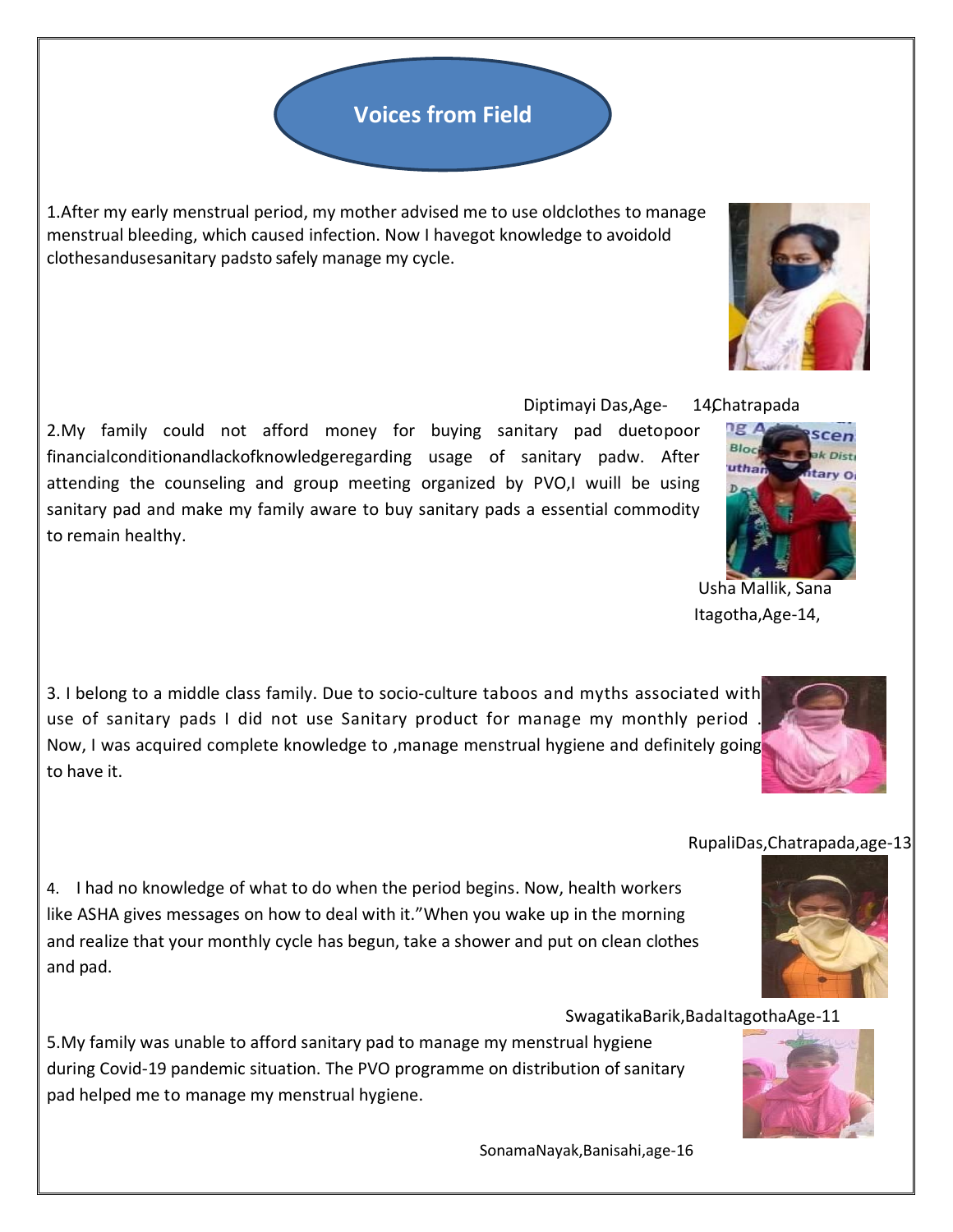6.My family could not buy sanitary pad due to unavailability of shop near to home. So my family member advised me to manage menstrual bleeding with old clothes. Due to this I have suffered from infection. With the knowledge from this programme about use of sanitary pad which will help to me in future to keep away from any kind of infection related to poor menstrual hygiene.

 Pravati Rout,Nuagaon,Age-17 7. I am studying in 11<sup>th</sup>Standards. I have access to sanitary pad. But as colleges closed and my family income dropped, buying sanitary pad was next to impossible. The free distributionof Pads helped to manage my menstrual period.

8.I belong to a Muslim community, I always fell very uncomfortable tosharemymenstrualhygienemattertoothersduetosocio-culturaltaboos. After group meeting organized by PVO, I have got information on safe menstrual hygiene practices and taken pads distributed free of costs. Now I will make aware othergirls in my community about menstrual hygiene.

Soodad Khatun,Motto,Age-17

9.I would like to give thanks to PVO for organizing such type of programme in our rural areas for our adolescents girls.

Sambari Rout, ASHA,Nalagunda,Chandabali,Mob-8280446590

10.I never forgot such type of wonderful and excellent programme organized by PVO.In this programme girls are highly benefited by getting Sanitary pads in free of costs and Knowledge about safe menstrual practices.

#### Kamala Rout, ASHA, Chandabali Block,Mob-8280436581

11.With this free sanitary Pads distribution programme, girls are aware to over come social taboos and blind belief regarding menstrual hygiene.









MonalisaBal,Talabandha,age-16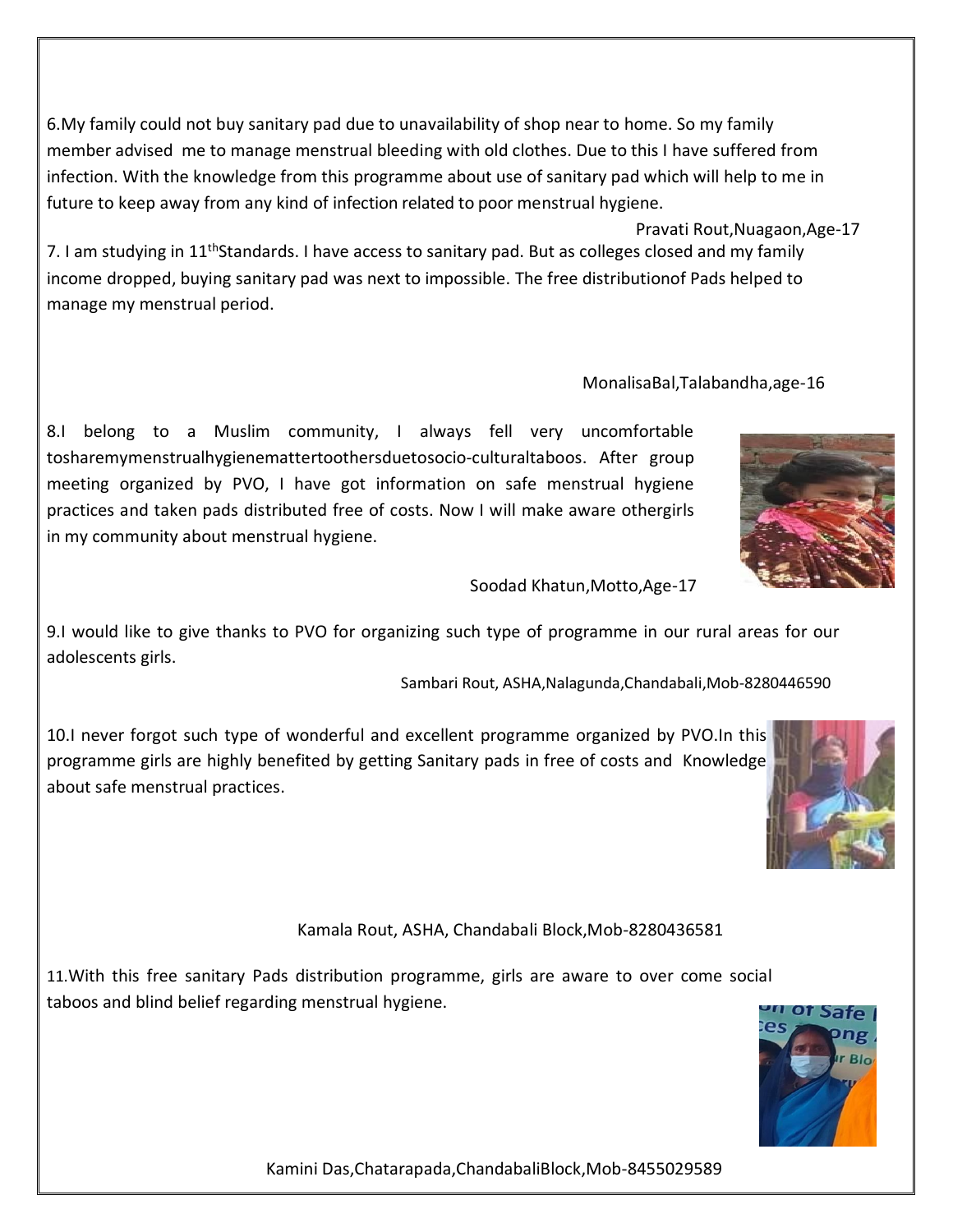12.Safe menstrual Hygiene is the major part of Health hygiene. Girls were used to old clothes for managing bleeding after each periods and most of the girls can't talk to others due to social taboo. Now, by the distribution of Pads through PVO, girls are used to pads and avoid other process to manage menstrual bleedings.

Suprava Rath, ANM,Chandiamal, Basudevpur9439994413

12.The free distribution of sanitary pads by PVO has made a great impact on adolescents girls. They are discontinuing use of old clothes during the menstrual period and there is no barrier of income of family members to buy sanitary pads.

Pana Murmu,ANM,Balimed,Basudevpur,M-9439999209

13.Generally, people are unable to access sanitary pads due to high cost and lack of awareness on safe menstrual hygiene practices. I extend my special thanks to PVO and partners for providing sanitary pads free of costs and raising awareness of adolescent girls to use sanitarypads.

> Santilata Behera , ICDS head supervisor,Basudevpur,Bhadrak,M-9337633155

14.It is a great initiative of PVO supported by C3 and Devnext Foundation for distributing sanitary pads free of costs to the poor and marginalized adolescents girls and sensitize them on safe menstrual hygiene.



Prativa Khandayat,CDPO,Chandabali, M-9439079893

15.I am very much happy for providing sanitary pads free of costs to adolescents girls in our rural Areas. Girls aware on safe menstrual hygiene has increased in our area.

Jharana Sahoo,AWW,Motto,Chandabali,M-9937051816

16.Safe menstrual hygiene has a major role for adolescent girls to stay healthy. This only possible by PVO for the supplying quality sanitary pads to poor adolescents girls in our area. Thanks to PVO.



Suryakanti Mallik,AWW,Chhatrapada,M-6372243972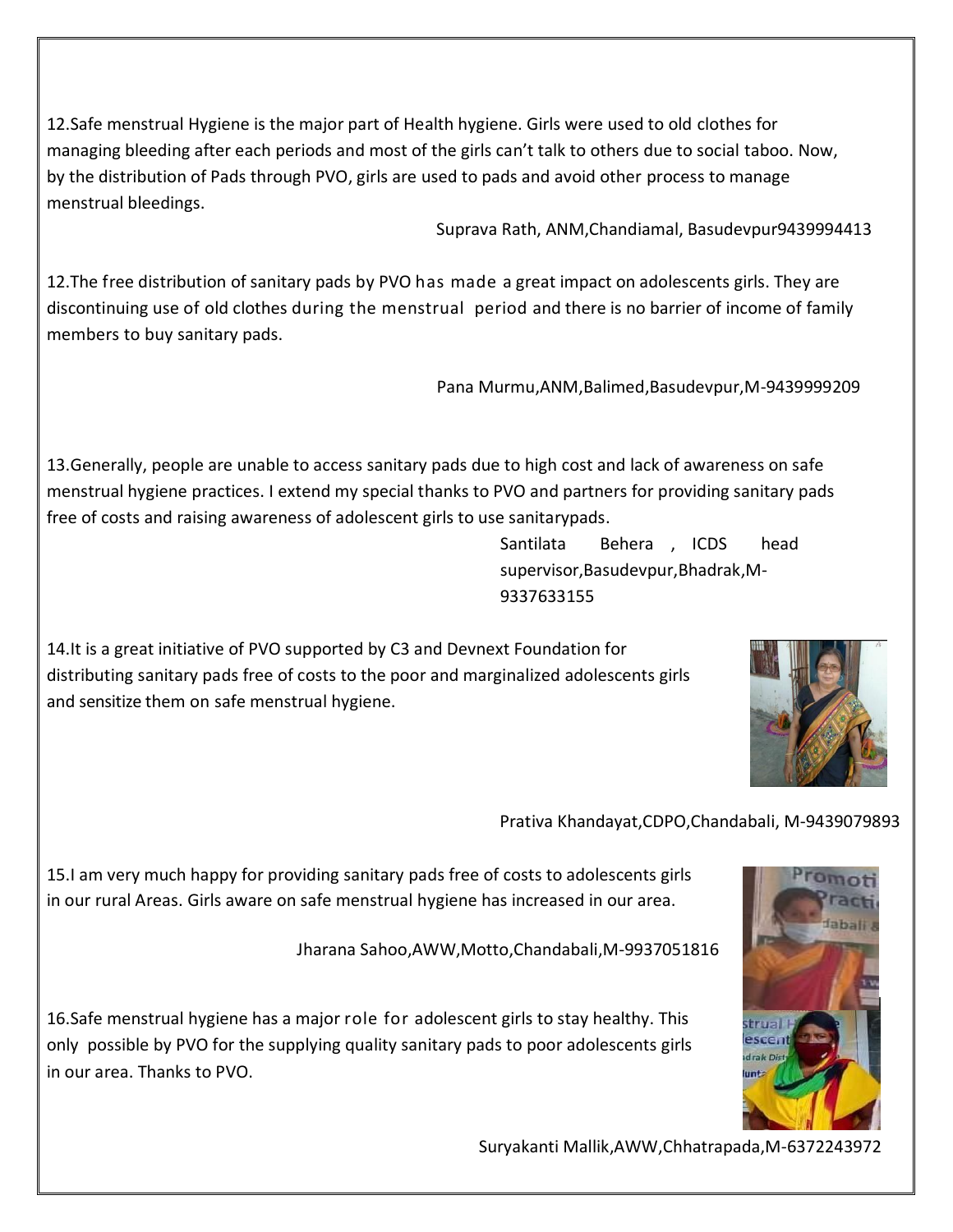17.The adolescent girls in our society are not aware of menstrual hygiene. This is a bigissue that the parents in our society cannot afford sanitary pads due to poor financial condition. Itwas a dream for girlsto use sanitary pads after each menstrual period. But now the dream is fulfilled due to the free distribution of sanitary pad made by PVO.

> Saraswoti Mohanty, President of Mahasangha Basudevpur,Bhadrak,M-7440115574

18.Health is wealth, the word not only in books but also in our society. The lines come true after providing sanitary pads in free of costs to adolescent girls in our area. Now I will give special thanks to PVO for organizing such type of programme.

> Rajani Gandha Sethy Member of Chandabali Panchyat Samiti, Motto Panchyat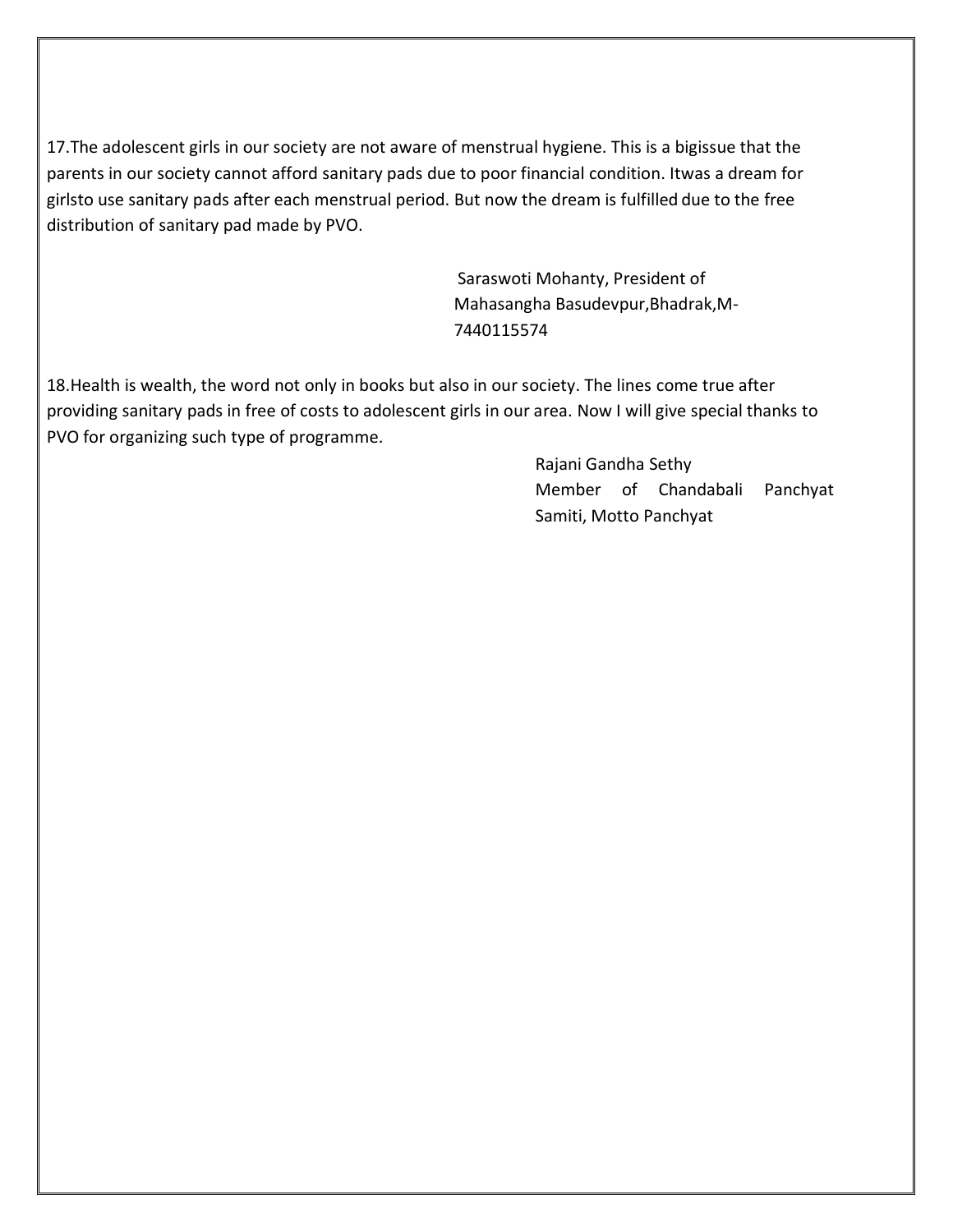| Table-1:Chandabaliblock |                    |                        |                        |                 |                 |                 |  |
|-------------------------|--------------------|------------------------|------------------------|-----------------|-----------------|-----------------|--|
| SLNO.                   | <b>GPNAME</b>      | <b>VILLAGE</b>         | Adolescentgirlscovered |                 |                 |                 |  |
|                         |                    |                        | <b>Sept-2020</b>       | <b>Oct-2020</b> | <b>Nov-2020</b> | <b>Dec-2020</b> |  |
| 1                       | CHARDIA            | HAREKRUSHNAPUR         | 46                     | 46              | 46              | 00              |  |
| $\overline{2}$          | <b>CHARDIA</b>     | <b>DHRUBAPAHALIPUR</b> | 81                     | 81              | 81              | 00              |  |
| 3                       | <b>CHARDIA</b>     | RAJRAJESWARIPALLI      | 55                     | 55              | 55              | 00              |  |
| $\overline{4}$          | <b>CHARDIA</b>     | <b>HARISHIPUR</b>      | 72                     | 72              | 72              | 00              |  |
| 5                       | CHARDIA            | RAJENDRAPALLI          | 45                     | 45              | 45              | 00              |  |
| $6\phantom{a}$          | <b>BHUINBRUTI</b>  | <b>RAMESWARPUR</b>     | 101                    | 101             | 101             | 00              |  |
| $\overline{7}$          | BIJAYANAGAR        | <b>BIJYANAGAR</b>      | 63                     | 63              | 63              | 00              |  |
| 8                       | <b>BIJAYANAGAR</b> | <b>NAYAKSAHI</b>       | 28                     | 28              | 28              | 00              |  |
| 9                       | BIJAYANAGAR        | CHANDKUDA              | 48                     | 48              | 48              | 00              |  |
| 10                      | <b>BIJAYANAGAR</b> | <b>SARANAICHHAPUR</b>  | 75                     | 75              | 75              | 00              |  |
| 11                      | BIJAYANAGAR        | <b>GOBINDAPUR</b>      | 45                     | 45              | 45              | 00              |  |
| 12                      | <b>MOTTO</b>       | <b>MALABADA</b>        | 47                     | 47              | 47              | 00              |  |
| 13                      | <b>MOTTO</b>       | <b>MOTTOBASTI</b>      | 80                     | 80              | 80              | 00              |  |
| 14                      | <b>MOTTO</b>       | <b>BANIASAHI</b>       | 46                     | 46              | 46              | 00              |  |
| 15                      | NALGUNDA           | PACHHAPADA             | 80                     | 80              | 80              | 00              |  |
| 16                      | <b>NALGUNDA</b>    | NALGUNDA-1             | 43                     | 43              | 43              | 00              |  |
| 17                      | NALGUNDA           | NALGUNDA-1             | 49                     | 49              | 49              | 00              |  |
| 18                      | <b>NALGUNDA</b>    | <b>PRATAPPUR</b>       | 75                     | 75              | 75              | 00              |  |
| 19                      | KHERANGA           | KHERANGA               | 45                     | 45              | 45              | 00              |  |
| 20                      | <b>KHERANGA</b>    | <b>MAJHISAHI</b>       | 44                     | 44              | 44              | 00              |  |
| 21                      | KHERANGA           | <b>KANTHISAHI</b>      | 46                     | 46              | 46              | 00              |  |
| 22                      | <b>KHERANGA</b>    | <b>NUAGAN</b>          | 44                     | 44              | 44              | 00              |  |
| 23                      | KHERANGA           | <b>TALABANDHA</b>      | 60                     | 60              | 60              | 00              |  |
| 24                      | <b>KHERANGA</b>    | <b>ROUTSAHI</b>        | 42                     | 42              | 42              | 00              |  |
| 25                      | <b>MOTTO</b>       | CHASAKHANDA            | 60                     | 60              | 60              | 00              |  |
| 26                      | <b>MOTTO</b>       | <b>DASASAHI</b>        | 26                     | 26              | 26              | 00              |  |
| 27                      | <b>MOTTO</b>       | <b>BALABHADRAPUR</b>   | 27                     | 27              | 27              | 00              |  |
| 28                      | <b>NALGUNDA</b>    | <b>CHHATRAPADA</b>     | 40                     | 40              | 40              | 00              |  |
| 29                      | NALGUNDA           | BADAITAGHUTA           | 25                     | 25              | 25              | 00              |  |
| 30                      | <b>NALGUNDA</b>    | SANAITAGHUTA           | 15                     | 15              | 15              | 00              |  |
|                         |                    | Total                  | 1553                   | 1553            | 1553            | 00              |  |

## **Block Wise Details of Villages Covered**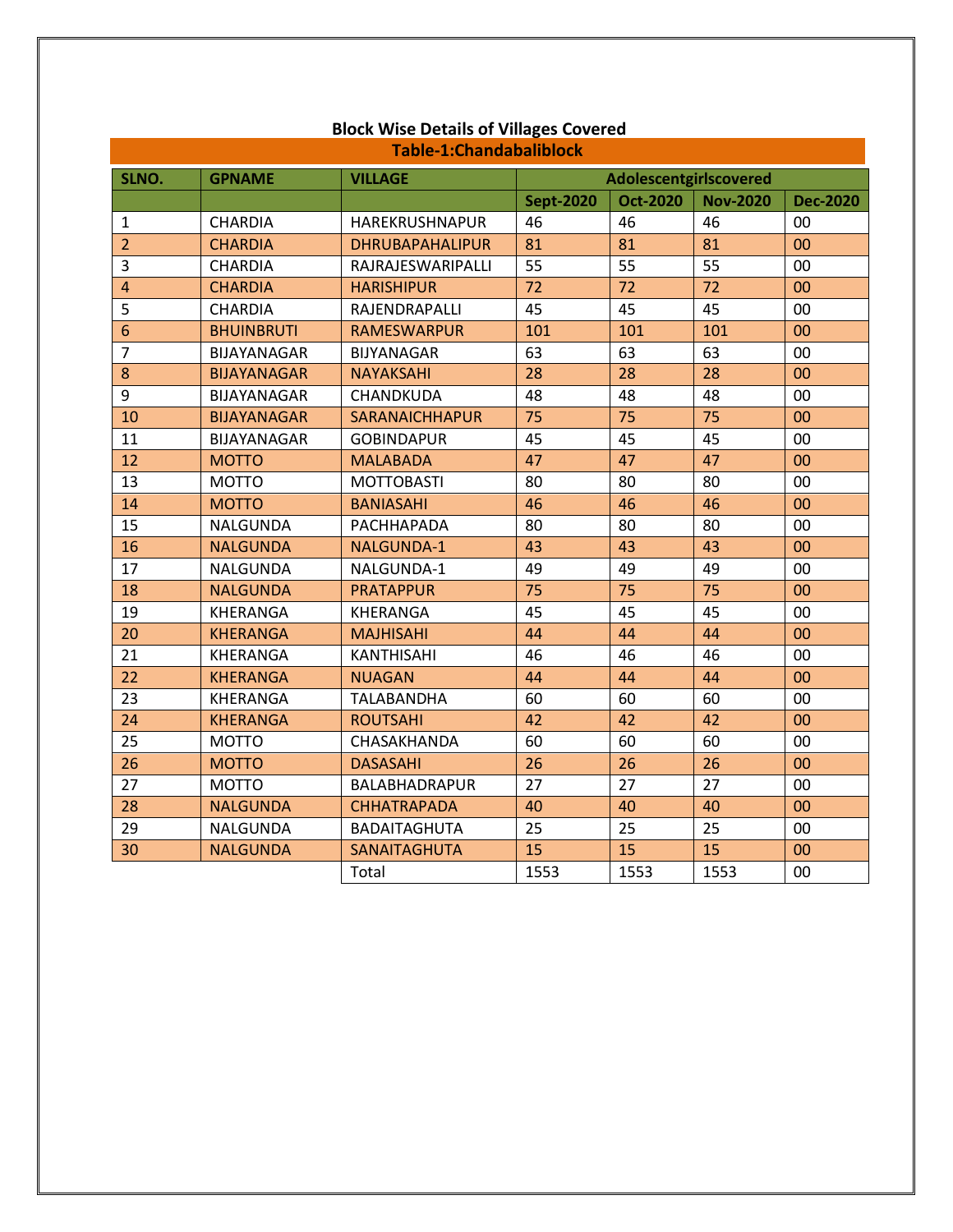| <b>Table-2:Basudevpur Block</b> |                         |                       |                        |              |              |              |
|---------------------------------|-------------------------|-----------------------|------------------------|--------------|--------------|--------------|
| SL.NO.                          | <b>GPNAME</b>           | <b>VILLAGE</b>        | Adolescentgirlscovered |              |              |              |
|                                 |                         |                       | Sept-<br>2020          | Oct-<br>2020 | Nov-<br>2020 | Dec-<br>2020 |
| $\mathbf{1}$                    | KISMATKRUSHNAPUR        | <b>BALISAHI</b>       | 53                     | 53           | 53           | 00           |
| $\overline{2}$                  | <b>KISMATKRUSHNAPUR</b> | <b>MAJHISAHI</b>      | 63                     | 63           | 63           | 00           |
| 3                               | <b>BALIMED</b>          | KHASARBEDI            | 42                     | 42           | 42           | 00           |
| $\overline{4}$                  | <b>BALIMED</b>          | <b>CHHATRPADA</b>     | 33                     | 33           | 33           | 00           |
| 5                               | <b>BALIMED</b>          | SANAKALIDASPUR        | 65                     | 65           | 65           | 00           |
| 6                               | <b>ADHUAN</b>           | <b>ADHUANPRIMARY</b>  | 60                     | 60           | 60           | 00           |
| $\overline{7}$                  | SANAKRUSHNAPUR          | PALASAHI              | 60                     | 60           | 60           | 00           |
| 8                               | <b>SASUBHUASUNI</b>     | ADIA1                 | 65                     | 65           | 65           | 00           |
| 9                               | BINOBABHABENAGAR        | <b>JANAPADA</b>       | 70                     | 70           | 70           | 00           |
| 10                              | <b>BINOBABHABENAGAR</b> | <b>BINOBHABENAGAR</b> | 30                     | 30           | 30           | 00           |
| 11                              | BINOBABHABENAGAR        | MANDALPADA            | 40                     | 40           | 40           | 00           |
| 12                              | <b>BINOBABHABENAGAR</b> | <b>SUNAMUHIN</b>      | 30                     | 30           | 30           | 00           |
| 13                              | SANAKRUSHNAPUR          | 40CHAIN               | 30                     | 30           | 30           | 00           |
| 14                              | <b>KISMATKRUSHNAPUR</b> | <b>DURGACHHAK</b>     | 51                     | 51           | 51           | 00           |
| 15                              | CHUDAMANI               | <b>KANTHISAHI</b>     | 26                     | 26           | 26           | 00           |
| 16                              | <b>CHUDAMANI</b>        | <b>CHUDAMANIUP</b>    | 40                     | 40           | 40           | 00           |
| 17                              | CHUDAMANI               | <b>SETHISAHI</b>      | 26                     | 26           | 26           | 00           |
| 18                              | <b>SASUBHUASUNI</b>     | ADIA2                 | 61                     | 61           | 61           | 00           |
| 19                              | SASUBHUASUNI            | MAJHIADIANUASAHI      | 66                     | 66           | 66           | 00           |
| 20                              | <b>SASUBHUASUNI</b>     | <b>HARIZONSAHI</b>    | 55                     | 55           | 55           | 00           |
| 21                              | <b>ERAM</b>             | RATHAPADA             | 70                     | 70           | 70           | 00           |
| 22                              | <b>ERAM</b>             | <b>ISWARPUR</b>       | 55                     | 55           | 55           | 00           |
| 23                              | <b>ERAM</b>             | <b>ERAM</b>           | 61                     | 61           | 61           | 00           |
| 24                              | <b>LAXMIDASPUR</b>      | <b>RAMCHANDRAPUR</b>  | 60                     | 60           | 60           | 00           |
| 25                              | LAXMIDASPUR             | MATIPAKA              | 44                     | 44           | 44           | 00           |
| 26                              | LAXMIDASPUR             | BADAJAGANNATHPUR      | 44                     | 44           | 44           | $00\,$       |
| 27                              | ADHUAN                  | UPERMALIKSAHI         | 41                     | 62           | 62           | 21           |
| 28                              | SANAKRUSHNAPUR          | <b>PARAPOKHARI</b>    | 77                     | 77           | 77           | $00\,$       |
| 29                              | <b>ADHUAN</b>           | ADHUANSUNI            | 00                     | 55           | 55           | 55           |
|                                 |                         | Total                 | 1462                   | 1538         | 1538         | 76           |